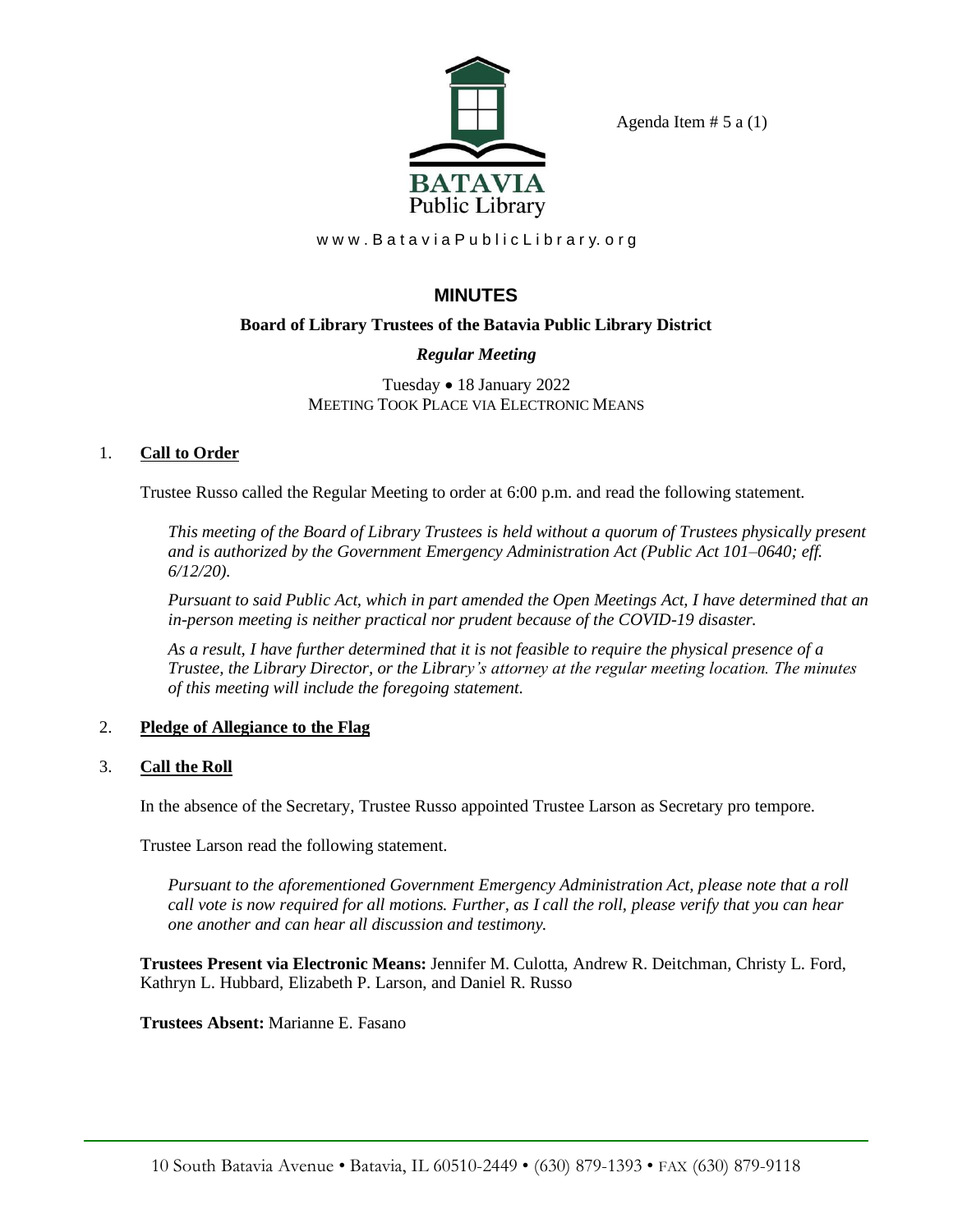**Staff Members Present via Electronic Means:** Director George H. Scheetz, Stephanie A. DeYoung, Michele M. Domel, H. Joseph McKane, Kathy A. Moecher, Lisa M. Moore, Stacey L. Peterson, and Joanne C. Zillman

#### **Visitors Present via Electronic Means:** None

#### 4. **Comments from the Audience**

There were no comments from the audience.

#### 5. **Approve the Consent Agenda**

Trustee Russo read the consent agenda.

Trustee Russo asked whether there were any changes to the consent agenda.

Motion by Trustee Hubbard to approve the consent agenda, as presented, to include the following items:—

#### a. **Minutes**

- (1) Public Hearing, Tuesday, 16 November 2021
- (2) Regular Meeting, Tuesday, 16 November 2021

#### b. **Expenditures**

- (1) Expenditures ("Cash Disbursement Detail Report"): November 2021, including General Fund Checks (3266–3336) in the amount of \$53,656.59, Online Debit Charges in the amount of \$58,077.66, and Payroll Checks & Taxes in the amount of \$171,077.31, for a grand total of \$282,811.56 in expenditures.
- (2) Expenditures ("Cash Disbursement Detail Report"): December 2021, including General Fund Checks (3150, 3316, 3337–3407) in the amount of \$80,475.22, Online Debit Charges in the amount of \$55,362.21, and Payroll Checks & Taxes in the amount of \$161,233.05, for a grand total of \$297,070.48 in expenditures.

#### c. **Other Action Items**

(1) An Ordinance Amending Plans for the Special Reserve Fund (Fund 40) (ORDINANCE 2022–001) (Standing Committee on Finance / Committee of the Whole)

Seconded by Trustee Culotta. Roll Call: Trustee Culotta, aye; Trustee Deitchman, aye; Trustee Fasano, aye; Trustee Ford, aye; Trustee Larson, aye; Trustee Russo, aye. The motion carried, 6–0, with one member absent.

#### 6. **Approve the Agenda**

Trustee Russo asked whether there were any changes to the agenda.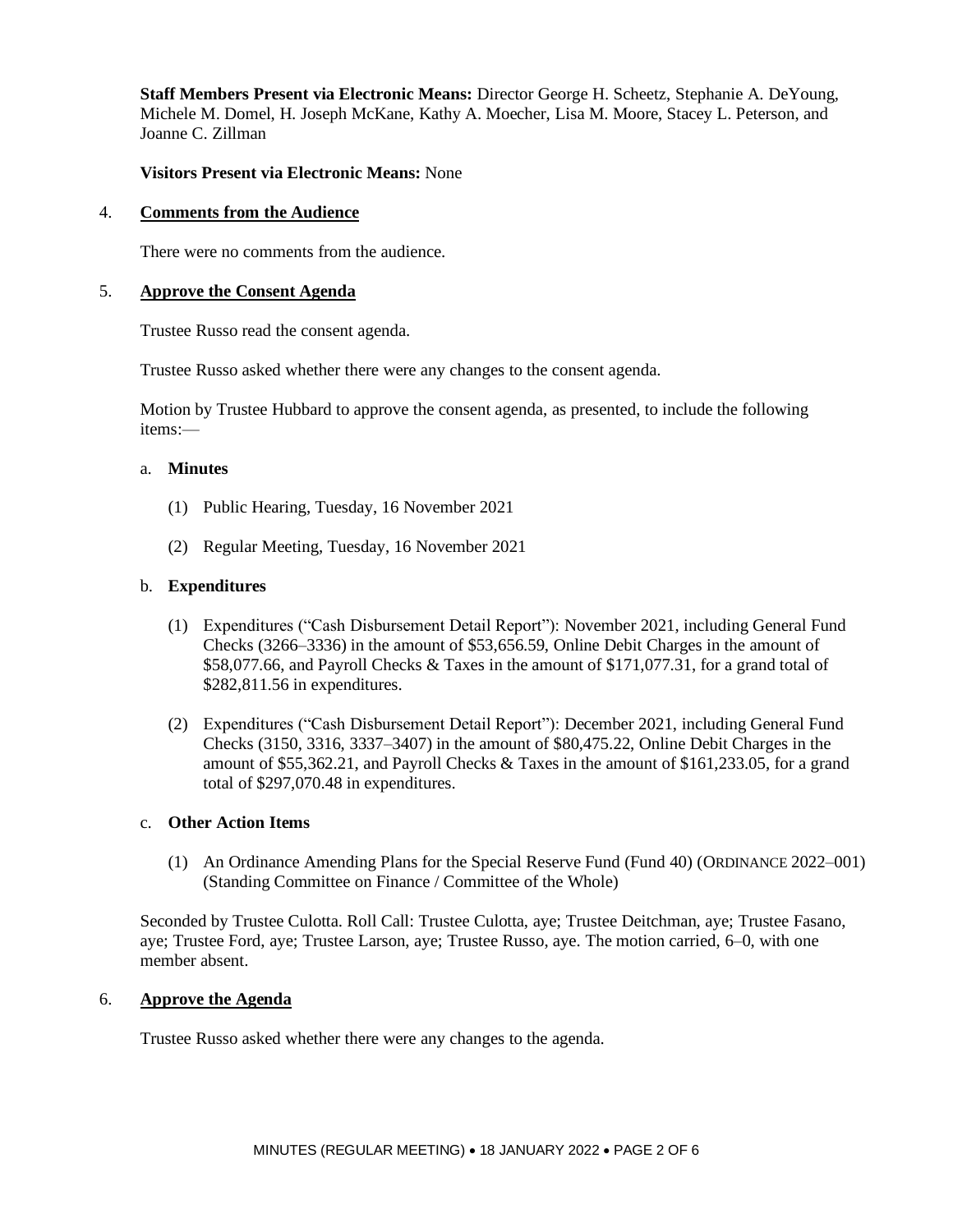Motion by Trustee Larson to approve the agenda, as presented. Seconded by Trustee Hubbard. Roll Call: Trustee Culotta, aye; Trustee Deitchman, aye; Trustee Fasano, aye; Trustee Ford, aye; Trustee Larson, aye; Trustee Russo, aye. The motion carried, 6–0, with one member absent.

#### 7. **Financial Reports:** November–December 2021

- 2021–2022 Working Budget
- $2021-2022$  Cash & Investments

H. Joseph McKane, the Library's Finance Specialist, asked whether there were any questions regarding the financial reports, which were included in the Board packet.

In response to a question from Trustee Russo, discussion followed on expenditures for MakerSpace Supplies.

There were no other questions.

#### 8. **President's Report**

• **Official Representative to Batavia Access Television (BATV):** Trustee Russo reminded the Board that Patricia A. Leonard, the Library's Promotional Services Manager, had stepped down in November as the official representative to BATV. The position remains open.

At Trustee Russo's request, Director Scheetz gave an overview of the position and its responsibilities. Trustee Russo asked that any Trustee who was interested in filling this position should contact him by Friday, 21 January 2022.

• **Celebrating 20 Years!** In honor of 20 years at 10 South Batavia Avenue, Trustee Russo shared a series of photographs from 20+ years ago, including the groundbreaking ceremony (on 18 March 2000), construction, and the grand opening of the new building on 27 January 2002.

### 9. **Good News / Comments from the Board**

There were no additional comments from the Board.

### 10. **Correspondence and Communications**

**Annual Report / Celebrating 20 Years!** Director Scheetz reported that the printed, direct-mail annual report / program guide was delivered to over 11,000 households in Batavia. Discussion followed.

Trustee Deitchman expressed his pleasure that newsletter reached every household in Batavia.

Trustee Russo gave kudos to Director Scheetz for his work.

There were no additional items of correspondence and communications.

### 11. **Director's and Librarians' Reports:** November–December 2021

Director Scheetz noted that written reports were included in the Board packet. At the Board's request, there were no oral reports at the meeting.

——————————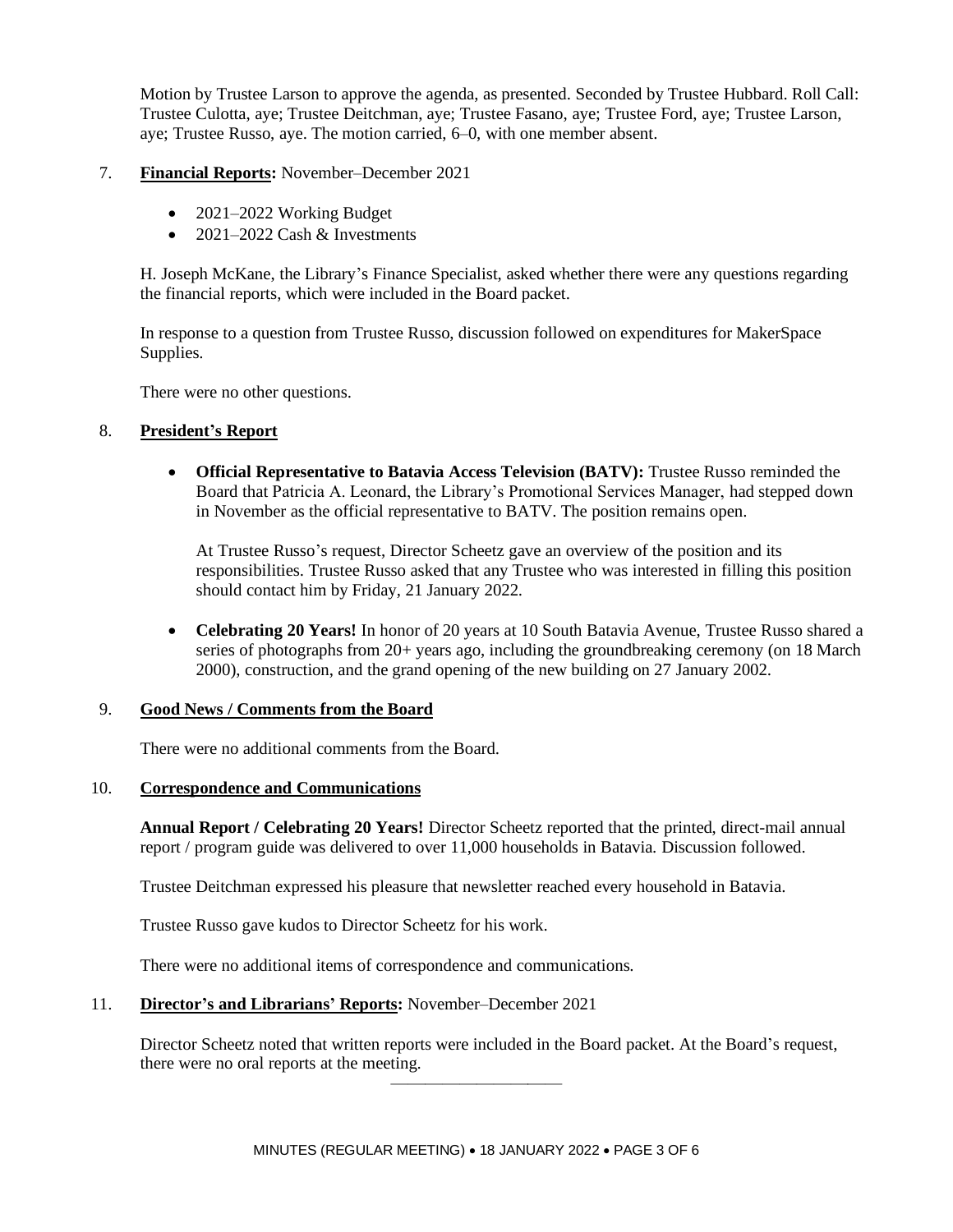Trustee Russo observed that the Adult Services and Youth Services departments at the Library are staying flexible with their programming efforts as they adapt to the ever-changing COVID-19 environment.

In response to a question from Trustee Larson, discussion followed on in-person programs and events, as well as use of meeting rooms by outside groups.

#### 12. **Future Agenda Items**

Director Scheetz noted that an updated list of future agenda items was include in the Board packet.

#### 13. *Next Meetings or Events*

- *a. Birthday of Martin Luther King, Jr. (Observed) (3rd Monday in January), Monday, 17 January 2022, Library Open [F]*
- *b. Board of Library Trustees (Regular Meeting), Tuesday, 18 January 2022, 6:00 p.m., Meeting Will Take Place via Electronic Means*
- *c. Midwinter Meeting (San Antonio), Friday–Tuesday, 21–25 January 2022*



- *d. 20 Years at 10 South Batavia Avenue (27 January 2002–2022), Thursday, 27 January 2022 anniversary of the grand opening*
- *e. Board of Library Trustees (Committee of the Whole Meeting), Thursday, 3 February 2022, 6:00 p.m., Meeting Will Take Place via Electronic Means*
- *f. Lincoln's Birthday, Saturday, 12 February 2022, Library Open [I]*
- *g. Board of Library Trustees (Regular Meeting), Tuesday, 15 February 2022, 6:00 p.m., Meeting Will Take Place via Electronic Means*
- *h. Washington's Birthday (Observed) (3rd Monday in February) — official name (5 U.S. Code 6103); also known unofficially as Presidents Day — Monday, 21 February 2022, Library Open [F]*
- *i. Casimir Pulaski's Birthday (Observed) (1st Monday in March), Monday, 7 March 2022, Library Open [I]*
- *j. Read Across America Day, Wednesday, 2 March 2022 — annual event on or near March 2, the birthday of Dr. Seuss*
- *k. Board of Library Trustees (Committee of the Whole Meeting), Thursday, 3 March 2022, 6:00 p.m., Meeting Will Take Place via Electronic Means*
- *l. Daylight Saving Time Begins at 2:00 a.m. (2nd Sunday in March), Sunday, 13 March 2022*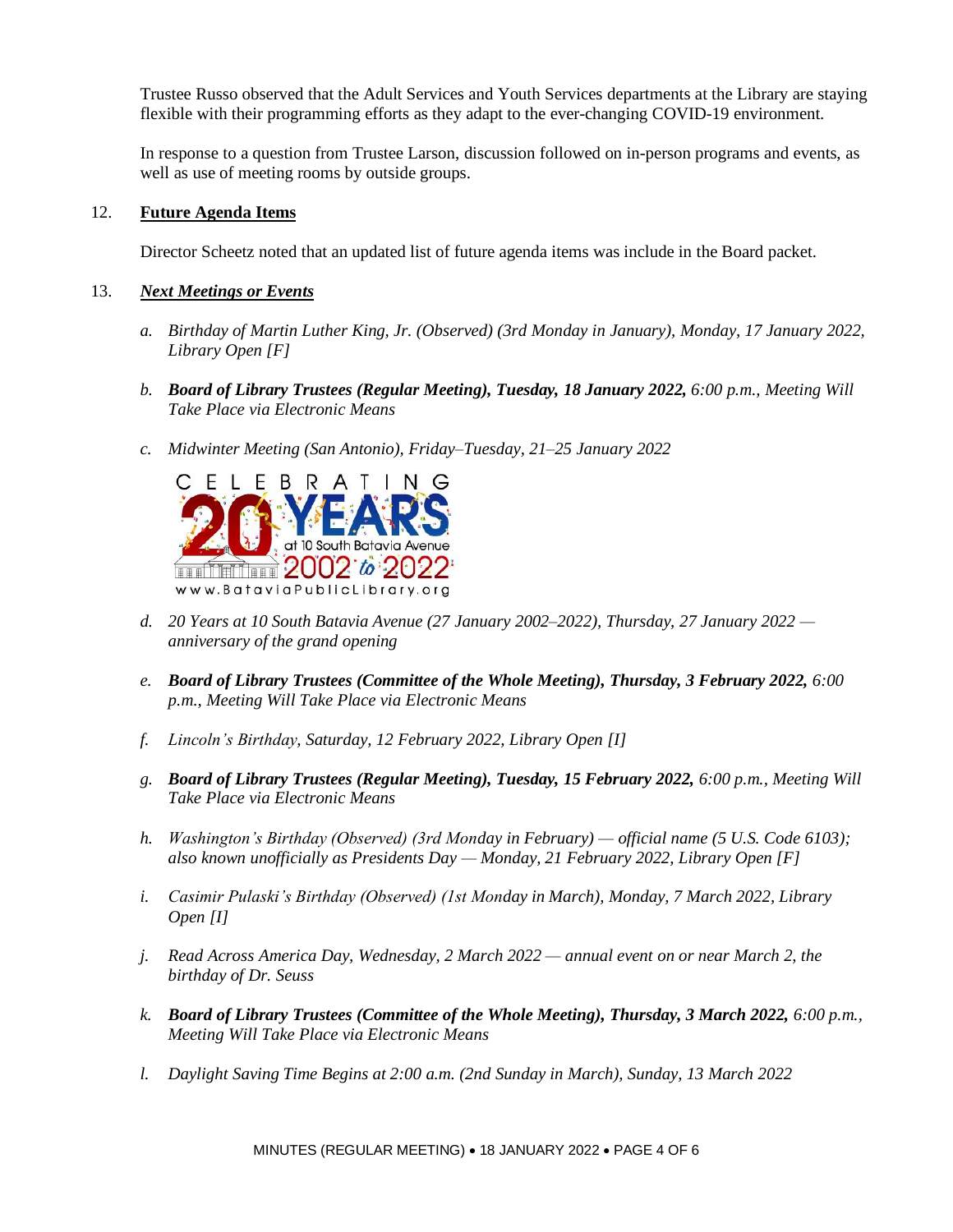- *m. Board of Library Trustees (Regular Meeting), Tuesday, 15 March 2022, 6:00 p.m., Meeting Will Take Place via Electronic Means*
- *n. Freedom of Information Day, Wednesday, 16 March 2022 — annual event on or near March 16, the birthday of James Madison (1751–1836), who is widely regarded as the Father of the Constitution and the foremost advocate for openness in government*
- *o. National Library Week (65th Annual Observance, 1958–2022, yet only the 64th anniversary), Sunday–Saturday, 3–9 April 2022 — to celebrate libraries and librarians and the pleasures and importance of reading, and invite library use and support — 2022 Theme: "Connect with Your Library"*
- *p. 140th Anniversary of the Board of Library Trustees of the Batavia Public Library (4 April 1882– 2022), Monday, 4 April 2022*
- *q. 141st Anniversary of the Batavia Public Library (5 April 1881–2022), Tuesday, 5 April 2022*
- *r. Board of Library Trustees (Committee of the Whole Meeting), Thursday, 7 April 2022, 6:00 p.m., Meeting Will Take Place via Electronic Means*
- *s. National Drop Everything and Read (D.E.A.R.) Day, Tuesday, 12 April 2022 — annual celebration on April 12, the birthday of Beverly Cleary (1916–2021) — who wrote about D.E.A.R. in Ramona Quimby, Age 8 — to remind and encourage families to make reading together on a daily basis a family priority [Note: The sponsors now promote D.E.A.R. as a month-long event in April.]*
- *t. Good Friday, Friday, 15 April 2022, Library Open [I]*
- *u. Easter, Sunday, 17 April 2022, Library Closed*
- *v. Board of Library Trustees (Regular Meeting), Tuesday, 19 April 2022, 6:00 p.m., Meeting Will Take Place via Electronic Means*
- *w. Preservation Week (13th Annual Observance, 2010–2022), Sunday–Saturday, 24–30 April 2022 launched by the Association for Library Collections & Technical Services (ALCTS) — now Core: … — to celebrate collecting and preservation on the community level (&c.)*
- *x. Día = El día de los niños / El día de los libros (Children's Day / Book Day) (27th Annual Observance, 1996–2022), — Saturday, 30 April 2022 — a celebration of children, families, and reading; emphasizes the importance of advocating literacy for every child regardless of linguistic and cultural background*
- *y. Children's Book Week (104th Annual Observance), Monday–Sunday, 2–8 May 2022 — "A great nation is a reading nation."—Melcher*
- *z. of Library Trustees (Committee of the Whole Meeting), Thursday, 5 May 2022, 6:00 p.m., Meeting Will Take Place via Electronic Means*

#### 14. **Adjournment**

Motion by Trustee Hubbard to adjourn the meeting. Seconded by Trustee Ford. Roll Call: Trustee Culotta, aye; Trustee Deitchman, aye; Trustee Fasano, aye; Trustee Ford, aye; Trustee Larson, aye; Trustee Russo, aye. The motion carried, 6–0, with one member absent.